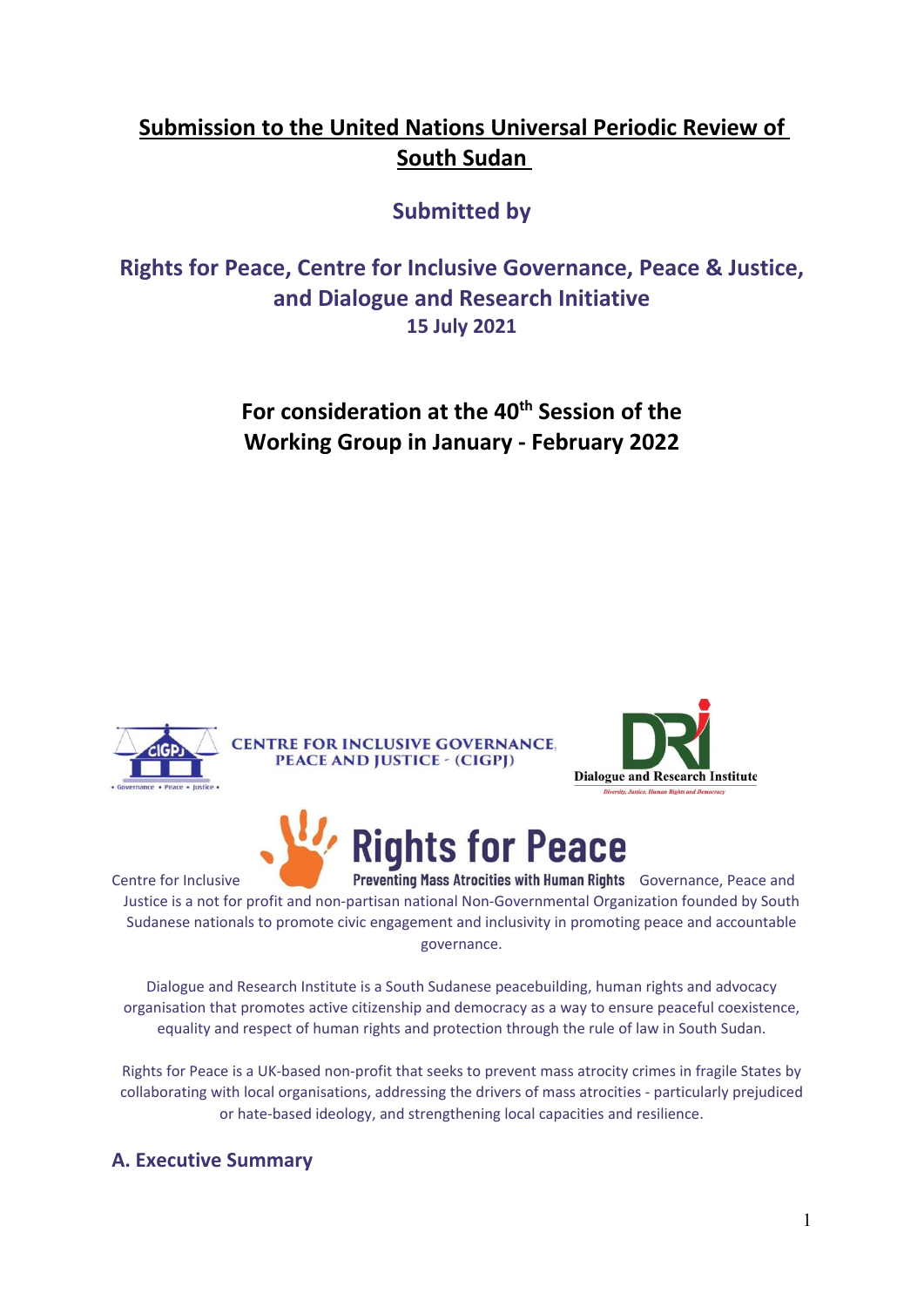- 1. Rights for Peace, Centre for Inclusive Governance, Peace & Justice (CIGPJ) and Dialogue & Research Initiative (DRI) welcome the opportunity to contribute to the third cycle of the Universal Periodic Review (UPR) of South Sudan. In this submission, we address developments in relation to:
	- Conflict-related sexual violence
	- Transitional justice mechanisms
	- Victims' right to a remedy and reparations
- 2. The information in this submission is drawn from the work of *Rights for Peace*, *CIGPJ and DRI* with survivors of conflict-related sexual violence (CRSV) in South Sudan. We have supported trauma healing workshops, focus group discussions and interviews with survivors to seek their perceptions, needs and expectations with regards to reparations for CRSV, as part of the Global Survivors Fund'<sup>s</sup> *Multi-Country Study on the Status & Opportunities for Reparations for Survivors of Conflict-Related Sexual Violence.*
- 3. In the period under review, South Sudan has seen "epidemic proportions" of Sexual and Gender Based Violence (SGBV), with amongst the highest levels of CRSV in the world.<sup>1</sup> It is extremely challenging to measure the exact numbers of victimisation due to the range of obstacles preventing reporting, including access issues, availability of services and ongoing insecurity. Nonetheless, through data collection and interviews with service providers on the ground, we know that thousands of women, men and children have been victims of rape, sexual torture and other forms of sexual violence, used as <sup>a</sup> form of discrimination and military targeting in all ten states.<sup>2</sup>
- 4. Most survivors of CRSV in South Sudan are in rural communities, making access problematic due to the presence of armed groups and poor roads. Survivors find it difficult to get to hospitals: transport and communications are costly, and there is still widespread lack of information and awareness surrounding CRSV. Even in Juba, where services are available, survivors are led in circles between hospitals and the police for the required forms or alleged fees and are often left desperate by the stigma, blame and lack of support they face.
- 5. Witness and victim protection is <sup>a</sup> major issue preventing survivors from reporting cases. If <sup>a</sup> survivor knows the perpetrator and decides to report <sup>a</sup> case of SGBV or CRSV, it is likely that the perpetrator or their relatives will intimidate or inflict reprisals on the survivor'<sup>s</sup> family, contributing to chronic underreporting.

<sup>1</sup> Devon Cone, 'Still in Danger: Women and Girls Face Sexual Violence in South Sudan Despite Peace Deal', Refugees International (2019),

[https://www.refugeesinternational.org/reports/2019/10/15/still-danger-women-girls-face-sexual-violence-south-sudan](https://www.refugeesinternational.org/reports/2019/10/15/still-danger-women-girls-face-sexual-violence-south-sudan-peace-deal)[peace-deal](https://www.refugeesinternational.org/reports/2019/10/15/still-danger-women-girls-face-sexual-violence-south-sudan-peace-deal), p. 4.

<sup>&</sup>lt;sup>2</sup> UN Security Council, 'Conflict-Related Sexual Violence: Report of the Secretary-General' (2015), UN Doc S/2015/203, [https://www.securitycouncilreport.org/atf/cf/%7B65BFCF9B-6D27-4E9C-8CD3-CF6E4FF96FF9%7D/s\\_2015\\_203.pdf](https://www.securitycouncilreport.org/atf/cf/%7B65BFCF9B-6D27-4E9C-8CD3-CF6E4FF96FF9%7D/s_2015_203.pdf), p. 15.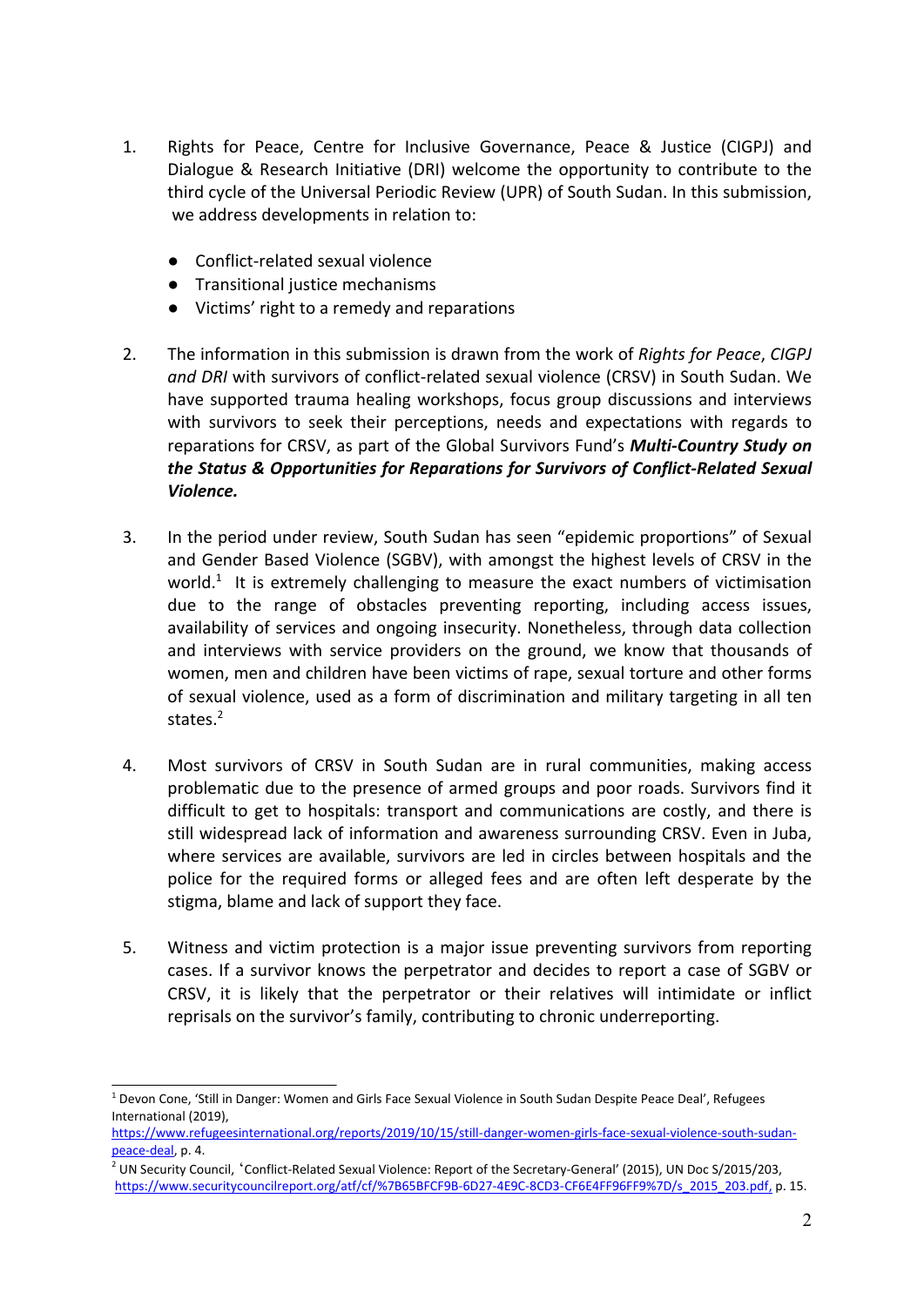#### **B. Conflict-Related Sexual Violence**

- 6. During its second cycle, South Sudan accepted <sup>a</sup> recommendation to strengthen efforts to combat sexual violence against women and children, including through the development and strengthening of relevant laws.<sup>3</sup> It also accepted a recommendation to investigate and prosecute incidents of sexual violence perpetuated by both parties to the conflict. 4
	- 7. Some positive steps have been taken by South Sudan with regards to these recommendations. These include trainings by the Military Justice Directorate of the SSPDF on international and domestic legal standards to prosecute sexual violence crimes, and <sup>a</sup> training curriculum for new recruits on preventing and eliminating CRSV. 5 In addition, there have been convictions in several trials for CRSV against uniformed personnel from the SPLA<sup>6</sup>, the South Sudan People's Defence Forces (SSPDF), the South Sudan National Police Service, and the SPLA-IO/RM.<sup>7</sup> However, despite orders to compensate survivors financially and in heads of cattle, to date survivors have not received any compensation, and only low-ranking soldiers have been tried. Concerns were also raised about the absence of protection measures for survivors in court. $^{\mathrm{8}}$
- 8. Since South Sudan's last review in 2016, SGBV has neared "epidemic proportions".<sup>9</sup> The impact of the conflict on this phenomenon cannot be overemphasised. Survivors continue to recount being targeted by ethnicity or their perceived political allegiance and affiliation.<sup>10</sup> These identity-based patterns of CRSV must be addressed. Whilst hate speech has been analysed as inflaming violent conflict in South Sudan<sup>11</sup>, more work needs to be done to tackle the nexus between identity-based violence, prejudice, hateful ideologies and CRSV in the country.
- 9. In recent focus group discussions led by the authors of this submission, survivors detailed an array of devastating impacts when asked about the effect of CRSV on their lives. Survivors spoke of suffering from fistula, repeated miscarriages, stress induced conditions and chronic pain, for which they do not have access to any suitable treatment. Long-term health conditions resulting from CRSV, such as HIV

<sup>&</sup>lt;sup>3</sup> Matrice of Recommendations, 126.44, South Africa.

<sup>4</sup> Matrice of Recommendations, 126.60, Sierra Leone.

<sup>5</sup> United Nations Security Council, 'Conflict-related sexual violence: Report of the Secretary-General', UN Doc S/2021/312 (2021), [https://reliefweb.int/sites/reliefweb.int/files/resources/S\\_2021\\_312\\_E.pdf,](https://reliefweb.int/sites/reliefweb.int/files/resources/S_2021_312_E.pdf) p. 19.

<sup>&</sup>lt;sup>6</sup> 'Report of the Secretary General on Conflict Related Sexual Violence', S/2018/250 (2018),

[https://www.un.org/sexualviolenceinconflict/wp-content/uploads/reports/sg-reports/SG-REPORT-2017-CRSV-SPREAD.pdf,](https://www.un.org/sexualviolenceinconflict/wp-content/uploads/reports/sg-reports/SG-REPORT-2017-CRSV-SPREAD.pdf) p. 33.

<sup>7</sup> United Nations Security Council, 'Conflict-related sexual violence: Report of the Secretary-General', UN Doc S/2021/312 (2021), [https://reliefweb.int/sites/reliefweb.int/files/resources/S\\_2021\\_312\\_E.pdf,](https://reliefweb.int/sites/reliefweb.int/files/resources/S_2021_312_E.pdf) p. 19. 8 Ibid.

<sup>&</sup>lt;sup>9</sup> UNICEF South Sudan Country Office, 'Gender-Based Violence' (2019),

<https://www.unicef.org/southsudan/media/2071/file/UNICEF-South-Sudan-GBV-Briefing-Note-Aug-2019.pdf>.

<sup>&</sup>lt;sup>10</sup> Amnesty International, 'Do Not Remain Silent: Survivors of Sexual Violence in South Sudan Call for Justice and Reparation' (2017),

[https://www.amnesty.org.uk/files/2017-07/Sexual%20Violence%20in%20South%20Sudan.PDF?Ep9qgExj7h4\\_4L1NDrCGvw](https://www.amnesty.org.uk/files/2017-07/Sexual%20Violence%20in%20South%20Sudan.PDF?Ep9qgExj7h4_4L1NDrCGvwqSkclyj_Gw=) [qSkclyj\\_Gw=](https://www.amnesty.org.uk/files/2017-07/Sexual%20Violence%20in%20South%20Sudan.PDF?Ep9qgExj7h4_4L1NDrCGvwqSkclyj_Gw=) , p. 9.

<sup>&</sup>lt;sup>11</sup> PeaceTech Lab, 'Social Media and Conflict in South Sudan', <https://www.peacetechlab.org/south-sudan-lexicon>.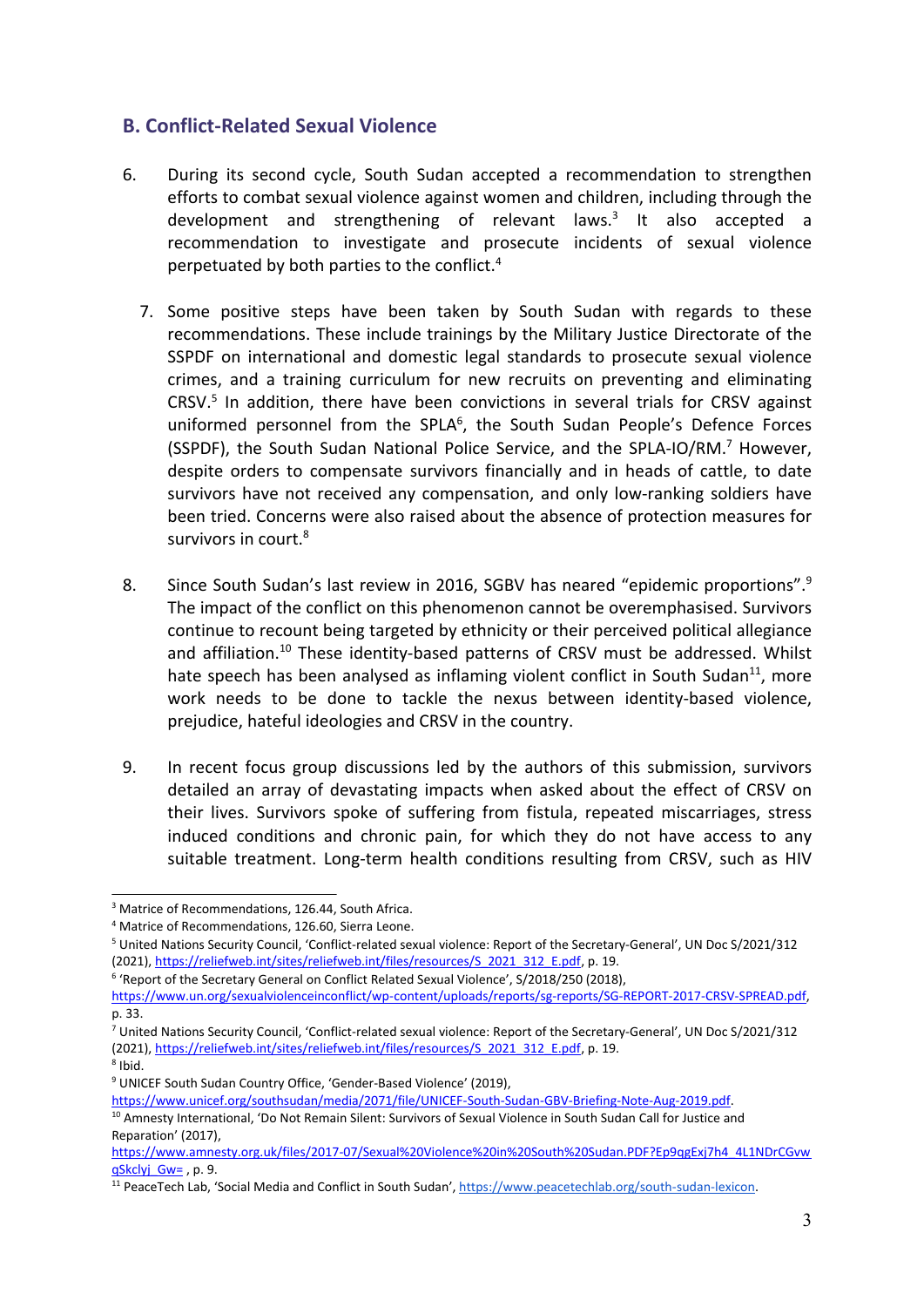and hepatitis, are frequent consequences. The unmet needs in this domain are vast, including lack of HIV testing, lack of awareness and lack of medical or livelihoods support for those living with HIV. $^{12}$ 

- 10. Survivors suffer from challenging psychological impacts. Women survivors who have had children born of rape struggle psychologically with keeping them. Some families will not accept the children, and the children themselves experience damaging longterm stigmatisation. Survivors recount instances of infanticide and attempted infanticide of babies born of rape by husbands or family members.
- 11. The social impacts also abound. Stigma and victim-blaming are the norm, with survivors stating that people distance themselves from survivors as soon as they know what happened, and that people think they "did it willingly". One survivor stated that "society stigmatizes us as if we are responsible for our own problem". The attitude of men towards CRSV survivors was emphasised as being <sup>a</sup> significant problem. The husbands of CRSV survivors were said to be the source of blame in the community. One participant stated that her brother-in-law's wife was abandoned by her husband after the incident because of her "status".
- 12. Another significant impact on CRSV survivors is economic. Many survivors are prevented from earning an income due to physical or psychological trauma, CRSVrelated health conditions or because they fear the continued risk of CRSV. One survivor shared that "I am jobless because I am afraid of going back to the bush to collect firewood to earn income".
- 13. Survivors shared that CRSV could be prevented by ensuring the unification of armed forces, in order to reverse the scattering of different factions across the country, which makes it difficult to find perpetrators.

#### *The government of South Sudan should:*

- Accelerate the implementation of the Disarmament, Demobilization and Reintegration programme<sup>13</sup>, including by ensuring sufficient funding and resources for the Disarmament, Demobilisation and Reintegration Commission.<sup>14</sup>
- **●** Ensure that principles of Gender Equality permeate the constitution drafting process.
- **●** Expedite law reform to give effect to equal rights and equal treatment (which sometimes require additional rights, measures or adjustments to facilitate equal treatment) and outlaw harmful practices. For example, reform the definition of rape in Article 247 of the Penal Code to ensure it meets the highest international

<sup>&</sup>lt;sup>12</sup> Interview with Juba Centre – AYA.

<sup>&</sup>lt;sup>13</sup> R-ARCSS (2018), Clause 2.4.9- 2.4.10.

<sup>&</sup>lt;sup>14</sup> RJMEC, 'RJMEC report on the status of implementation of the revitalised agreement on the resolution of the conflict in the Republic of South Sudan for the period 1st January to 31st March 2021', [https://reliefweb.int/report/south](https://reliefweb.int/report/south-sudan/rjmec-report-status-implementation-revitalised-agreement-resolution-conflict-1)[sudan/rjmec-report-status-implementation-revitalised-agreement-resolution-conflict-1](https://reliefweb.int/report/south-sudan/rjmec-report-status-implementation-revitalised-agreement-resolution-conflict-1), para 32.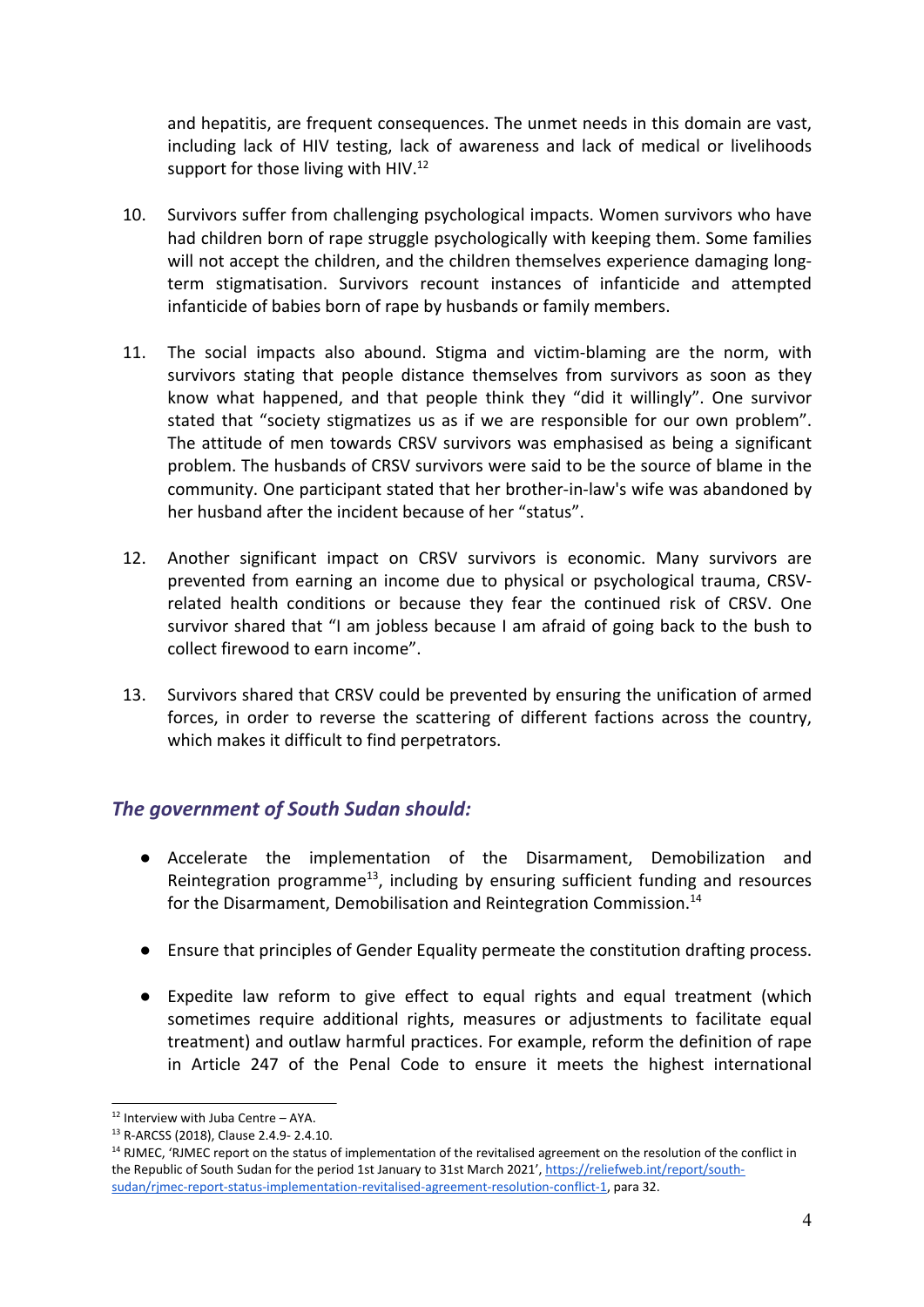standards, including by removing the provision 'sexual intercourse by <sup>a</sup> married couple is not rape'.

- **●** Prioritise processes and mechanisms to ensure the protection of victims and survivors against reprisals, intimidation and stigma, through <sup>a</sup> strategy and legal and policy framework that ensures proper assistance from the outset.<sup>15</sup>
- In line with the above recommendation, tackle the root causes of CRSV by working to eliminate and prevent societal norms and practices that subordinate women and girls, such as early, forced and child marriage.
	- $\bullet$  Develop <sup>a</sup> comprehensive law reform and policy strategy, based on inclusive consultations with affected groups, to counter hateful ideologies, hate speech and prejudice, and to strengthen social cohesion in South Sudan.
- Ratify the International Convention on the Enforced Disappearances in South Sudan, and its additional protocols. The threat to citizens through the acts of Enforced Disappearances is <sup>a</sup> major issue which affects individuals, families and communities across the country.

#### **C. Transitional Justice Mechanisms**

- 14. During the second cycle, South Sudan accepted 25 recommendations relating to transitional justice. These included <sup>a</sup> recommendation to 'work with the African Union to establish <sup>a</sup> hybrid court and the commission for truth, reconciliation and healing within the time frame set out in the peace agreement.'<sup>16</sup>
- 15. Whilst the Commission for Truth, Reconciliation and Healing, the Hybrid Court and the Compensation and Reparation Authority were due to be operational by August 2020,<sup>17</sup> we welcome the Cabinet's decision of 29 January 2021 requesting the Ministry of Justice and Constitutional Affairs to take the necessary steps to establish the Commission for Truth, Reconciliation and Healing, the Hybrid Court for South Sudan and the Compensation and Reparations Authority.
- 16. The recent appointment on 29 March 2021 of <sup>a</sup> 36-person task force within the Ministry of Justice, as well as <sup>a</sup> High-Level Consultative Meeting held on 30 June for the establishment of the Commission on Truth, Reconciliation and Healing, are very welcome steps.
- 17. Momentum demonstrated in recent months, as shown at the High-Level meeting, presided by Vice President Dr. Riek Machar, and attended by Minister of Defence

<sup>&</sup>lt;sup>15</sup> OHCHR, 'Protection of Victims of Sexual Violence: Lessons Learned' (2019),

<https://www.ohchr.org/Documents/Issues/Women/WRGS/ReportLessonsLearned.pdf>, p. 4.

<sup>&</sup>lt;sup>16</sup> Matrice of Recommendations, 126.62, United Kingdom of Great Britain and Northern Ireland.

<sup>&</sup>lt;sup>17</sup> Human Rights Council, 'Report of the Commission on Human Rights in South Sudan', UN Doc A/HRC/46/53 (2021), [https://www.ohchr.org/EN/HRBodies/HRC/RegularSessions/Session46/Documents/A\\_HRC\\_46\\_53.pdf,](https://www.ohchr.org/EN/HRBodies/HRC/RegularSessions/Session46/Documents/A_HRC_46_53.pdf) p. 15.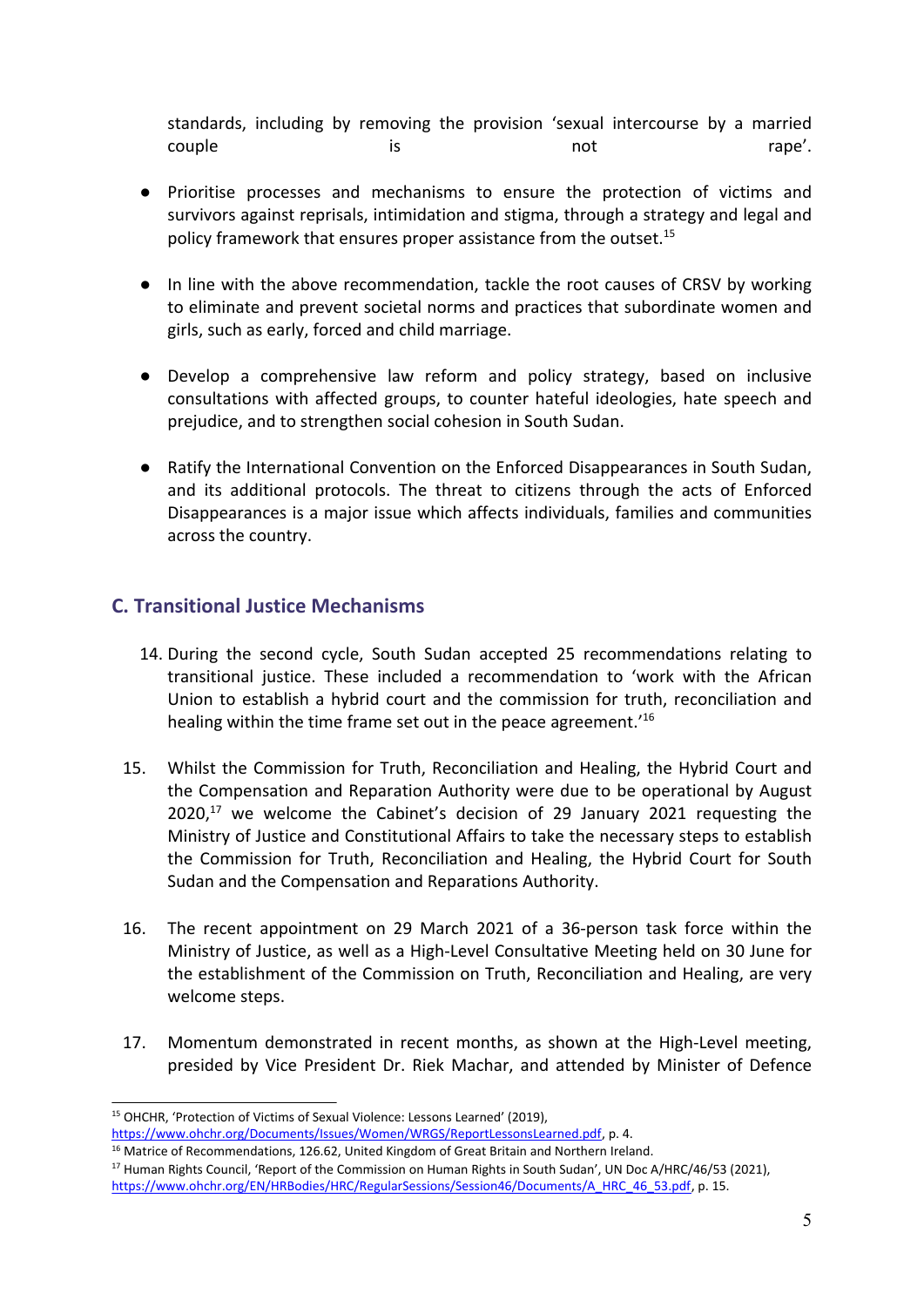Angelina Teny, Minister of Federal Affairs Lasuba Wango, and Minister of Gender and Social Welfare Aya Benjamin, must be maintained and backed by dedicated training and funding. Vice President Dr. Riek Machar'<sup>s</sup> words at this Meeting, that "we want to provide the aggrieved <sup>a</sup> chance to speak" and that "peace without justice will not hold" are encouraging.

18. With regards to the planned consultations required for establishing the Commission for Truth, Reconciliation and Healing, it is essential that survivors, including survivors of CRSV, and civil society are placed at the heart of consultations and given <sup>a</sup> meaningful say and decision-making power.

## *To ensure effective transitional justice mechanisms, the government of South Sudan should:*

- Complete all the processes of reconstituting the Transitional National Legislative Assembly, which is necessary to enact the domestic legislation for establishing the three transitional justice mechanisms outlined in Chapter V of R-ARCSS (2018) Agreement.
- Sign without further delay the Memorandum of Understanding with the African Union and adopt the draft Statute to establish the Hybrid Court.
- Ensure comprehensive training on victims' rights to <sup>a</sup> remedy and reparation, CRSV, best practices at ensuring inclusive, survivor-centred and gender-sensitive consultations. It is critical that all those coming into contact with survivors of CRSV receive training in psychosocial awareness.
- Ensure adequate funding for training and sensitisation of the public about the transitional justice measures. Outreach and information about the process must be ensured before consultations can meaningfully take place. This is fundamental also to reduce insecurity, risk and stigma in engaging with transitional justice issues.
- Focus on *process* as <sup>a</sup> guiding principle. Expertise in transitional justice demonstrates that *the process of justice is as important as the outcome*.
- Initiate inclusive, survivor-centred and gender-sensitive consultations at local and regional levels so that South Sudanese can contribute towards the formation and delivery of the transitional justice processes. It is critical that consultations be undertaken with diverse segments of the population paying attention to the fact that *survivors have <sup>a</sup> right to be informed of, and be granted access to, processes that affect them*.
- Strengthen and give credence to survivors' voices, and in particular ensure a safe and enabling environment for survivors of CRSV who might otherwise be stigmatised, to be able to fully contribute to consultations.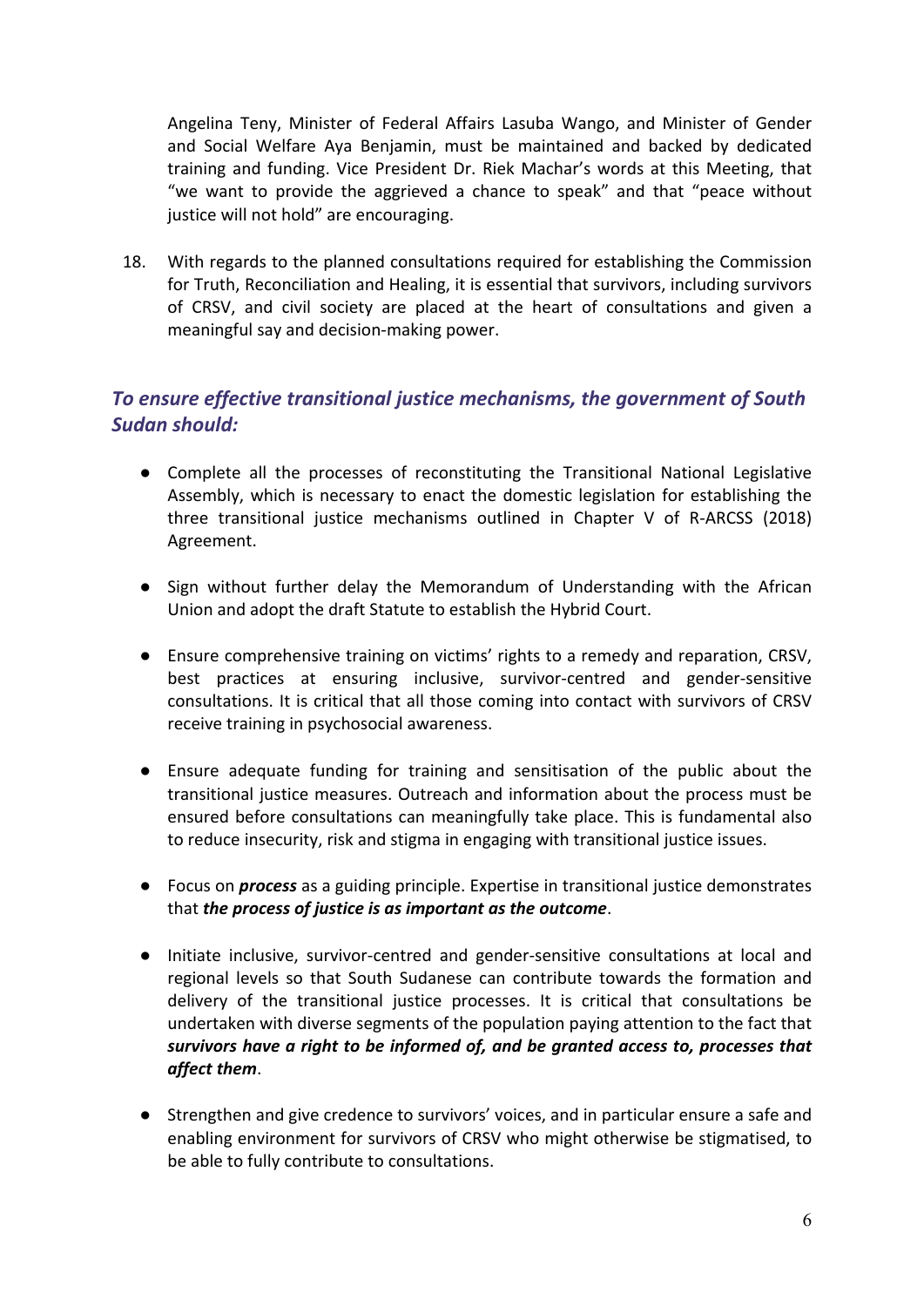● Specifically consider protection (both physical and psychosocial) around consultations and the future activities of the Commission on Truth, Reconciliation and Healing, and ensure that policies are in place to allow them to genuinely shape the conversations and processes surrounding transitional justice in South Sudan. Similar due attention should be envisaged early on with regards to the Hybrid Court.

## **D. Victims' Right to <sup>a</sup> Remedy and Reparations**

- 19. During the second cycle, South Sudan accepted <sup>a</sup> recommendation to adopt measures to ensure the effective access of victims to remedies, including reparation. 18
- 20. Survivors of CRSV in South Sudan have received very limited judicial remedies and no reparation to date. Survivors interviewed by Rights for Peace and partners indicate extreme unmet needs, including urgent medical, psychological, social and economic needs directly resulting from the specific sexual violence experienced. Urgent measures are required to assist survivors both on humanitarian as well as legal grounds. Survivor'<sup>s</sup> rights to reparation include the right to rehabilitation, which includes medical, psychological, social and economic rehabilitation.
- 21. In relation to health needs, survivors expressed <sup>a</sup> desire for an emergency health response system for new cases, but also services for long term severe chronic cases. They need specialists, especially in more remote areas. Survivors stated that their lack of income is <sup>a</sup> challenge, as they are unable to purchase prescribed medication.
- 22. The rights and needs of children born of rape are not being met. The stigma, discrimination, neglect and abuse suffered by them cannot be over emphasised. Their psychosocial needs demand special programmes where they can be educated in <sup>a</sup> safe and non-discriminating environment. Families of children born from rape need urgent support to accept their children and support them.
- 23. On the social level, survivors state that community awareness should be the priority. A sea change of awareness in the community is needed to end <sup>a</sup> destructive culture of blame against the victim. In particular, survivors call for awareness programmes that specifically target husbands and men, to help them find solutions together.
- 24. With regards to economic needs, survivors agreed that monetary compensation would be <sup>a</sup> positive development. Survivors indicate that economic independence is important as an integral part of their recovery and regaining of dignity. Survivors also emphasise the importance of free education for their children as <sup>a</sup> priority.

<sup>18</sup> Matrice of Recommendations, 128.73, Argentina.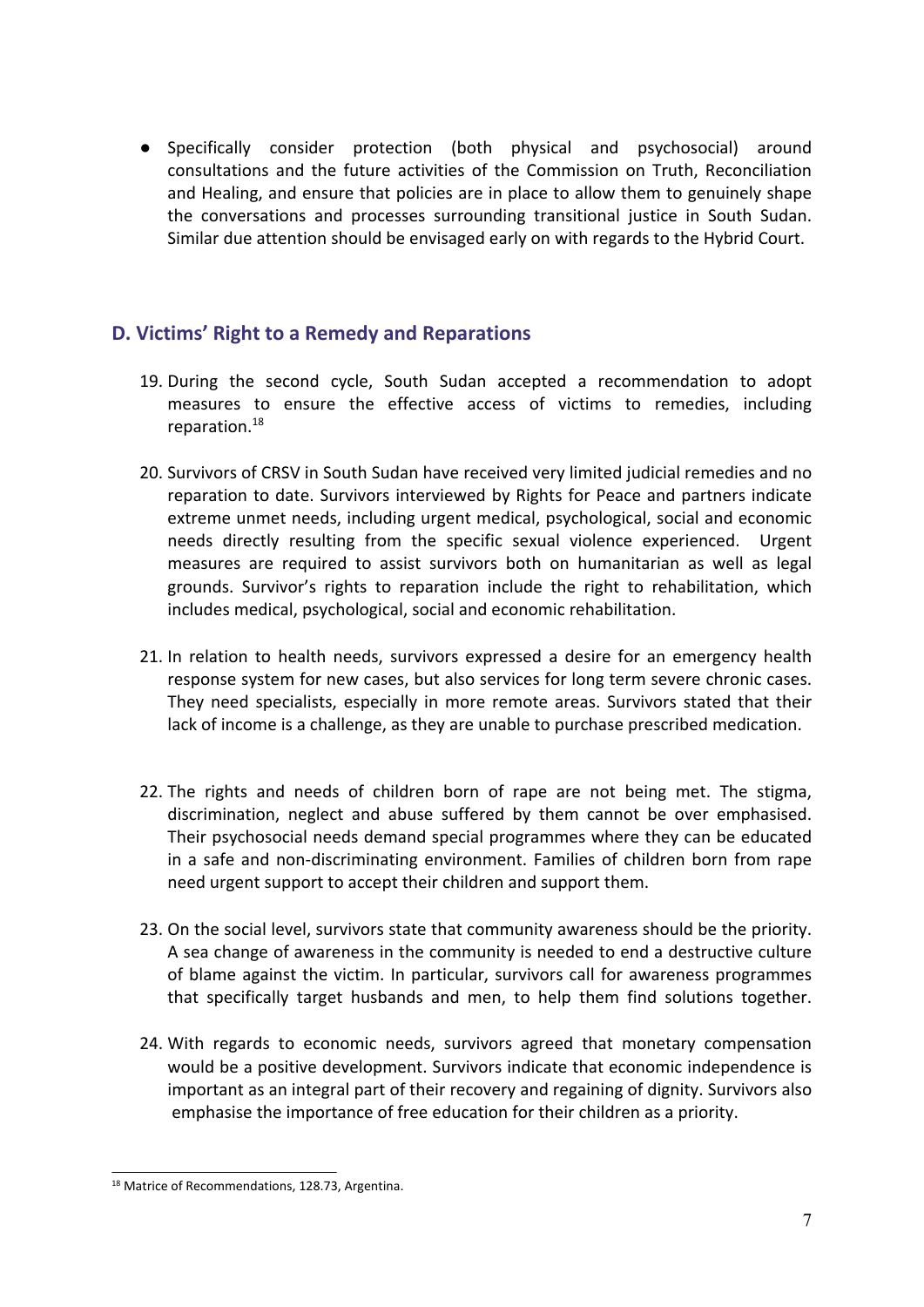- 25. With <sup>a</sup> suggestion that would meet <sup>a</sup> combination of social, economic and psychosocial needs, survivors say they want women friendly spaces including for income generation.
- 26. Alongside the right to adequate, effective and prompt reparation for harm suffered, victims also have the right to equal and effective access to justice and access to relevant information concerning violations and reparation mechanisms.<sup>19</sup> It is essential that legal and administrative processes in South Sudan protect survivors' safety, physical and psychological well-being and privacy.
- 27. With respect to facilitating an environment which protects and promotes human rights, South Sudan accepted <sup>a</sup> recommendation to strengthen the capacity of the Human Rights Commission in South Sudan to facilitate access to justice for victims and witnesses, with due regard for their protection.<sup>20</sup> These measures must be implemented.

#### *The government of South Sudan should:*

- $\bullet$  Ensure that survivors' needs are at the core of the process to establish the Commission on Truth, Reconciliation and Healing as well as the Hybrid Court and the implementation of <sup>a</sup> reparations programme by the Compensation and Reparations Authority.
- Promote inclusive processes that treat all communities of survivors equally. It is critical for the government to build trust with all communities, through sensitive and meaningful dialogue and consultations, ensuring requisite budgetary commitments.
- Integrate a survivor-centred and gender-sensitive approach to facilitating legal remedies for survivors, with specific attention paid to CRSV and the need to train security, legal and judicial personnel to counter stigma and discriminatory treatment.
- Give effect to victims' right to be treated with humanity and respect for their dignity. For example, by allowing closed hearings and separate rooms for survivors to testify away from the perpetrator, providing psychosocial support throughout transitional justice processes, and providing gender-sensitive provisions.
	- ● Remove the requirement for the use of Form 8 before administering treatment of emergency cases in hospitals and private clinics and for reporting of cases. In the interim, ensure that the forms are readily available and free for survivors to ensure they are not turned away or given contradictory information. Crucially, ensure that service providers are trained on trauma sensitivity and victim and witness

<sup>&</sup>lt;sup>19</sup> OHCHR, 'Basic Principles and Guidelines on the Right to a Remedy and Reparation for Victims of Gross Violations of International Human Rights Law and Serious Violations of International Humanitarian Law', VII.

<sup>&</sup>lt;sup>20</sup> Matrice of Recommendations, 126.22, Spain.